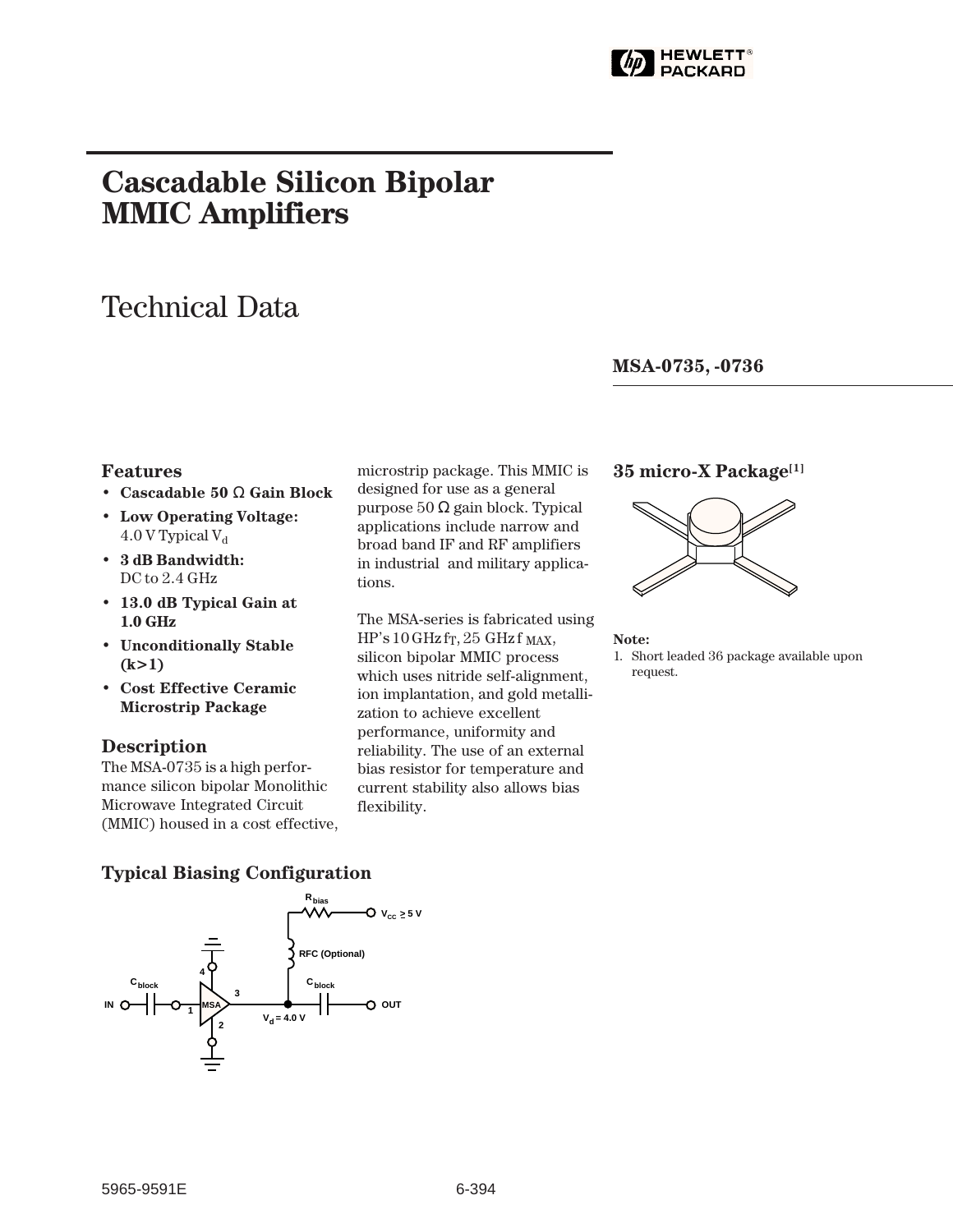**MSA-0735, -0736 Absolute Maximum Ratings**

| <b>Parameter</b>                   | Absolute Maximum <sup>[1]</sup> |  |  |
|------------------------------------|---------------------------------|--|--|
| Device Current                     | 60 mA                           |  |  |
| Power Dissipation <sup>[2,3]</sup> | $275 \,\mathrm{mW}$             |  |  |
| RF Input Power                     | $+13$ dBm                       |  |  |
| Junction Temperature               | $200^{\circ}C$                  |  |  |
| Storage Temperature                | $-65$ to $200^{\circ}$ C        |  |  |

**Thermal Resistance[2,5]:**

 $\theta_{\rm jc} = 155$ °C/W

#### **Notes:**

1. Permanent damage may occur if any of these limits are exceeded.

- 2.  $T_{CASE} = 25^{\circ}C$ .
- 3. Derate at 6.5 mW/°C for  $T_C > 157$ °C.
- 4. Storage above +150°C may tarnish the leads of this package making it difficult to solder into a circuit.
- 5. Ths small spot size of this technique results in a higher, though more accurate determination of  $\theta_{\rm jc}$  than do alternate methods. See MEASURE-MENTS section "Thermal Resistance" for more information.

| <b>Symbol</b> | Parameters and Test Conditions: $I_d = 22 \text{ mA}, Z_0 = 50 \Omega$ |                        | <b>Units</b> | Min. | Typ.      | Max. |
|---------------|------------------------------------------------------------------------|------------------------|--------------|------|-----------|------|
| $G_{P}$       | Power Gain ( $ S_{21} ^2$ )                                            | $f = 0.1$ GHz          | dB           | 12.5 | 13.5      | 14.5 |
| $\Delta G_P$  | <b>Gain Flatness</b>                                                   | $f = 0.1$ to $1.3$ GHz | dB           |      | $\pm 0.6$ | ±1.0 |
| $f_3$ dB      | 3 dB Bandwidth                                                         |                        | GHz          |      | 2.4       |      |
| <b>VSWR</b>   | Input VSWR                                                             | $f = 0.1$ to 2.5 GHz   |              |      | 2.0:1     |      |
|               | <b>Output VSWR</b>                                                     | $f = 0.1$ to 2.5 GHz   |              |      | 1.8:1     |      |
| NF            | $50 \Omega$ Noise Figure                                               | $f = 1.0$ GHz          | dB           |      | 4.5       |      |
| $P_1$ dB      | Output Power at 1 dB Gain Compression                                  | $f = 1.0$ GHz          | dBm          |      | 5.5       |      |
| $IP_3$        | Third Order Intercept Point                                            | $f = 1.0$ GHz          | dBm          |      | 19.0      |      |
| $t_{\rm D}$   | Group Delay                                                            | $f = 1.0$ GHz          | psec         |      | 140       |      |
| $V_{d}$       | Device Voltage                                                         |                        | V            | 3.6  | 4.0       | 4.4  |
| dV/dT         | Device Voltage Temperature Coefficient                                 |                        | $mV$ /°C     |      | $-7.0$    |      |

# **Electrical Specifications<sup>[1]</sup>,**  $T_A = 25^{\circ}C$

**Note:**

1. The recommended operating current range for this device is 15 to 40 mA. Typical performance as a function of current is on the following page.

## **Part Number Ordering Information**

| <b>Part Number</b> | <b>No. of Devices</b> | Container      |
|--------------------|-----------------------|----------------|
| MSA-0735           | 10                    | Strip          |
| MSA-0736-BLK       | 100                   | Antistatic Bag |
| MSA-0736-TR1       | 1000                  | 7" Reel        |

For more information, see "Tape and Reel Packaging for Semiconductor Devices".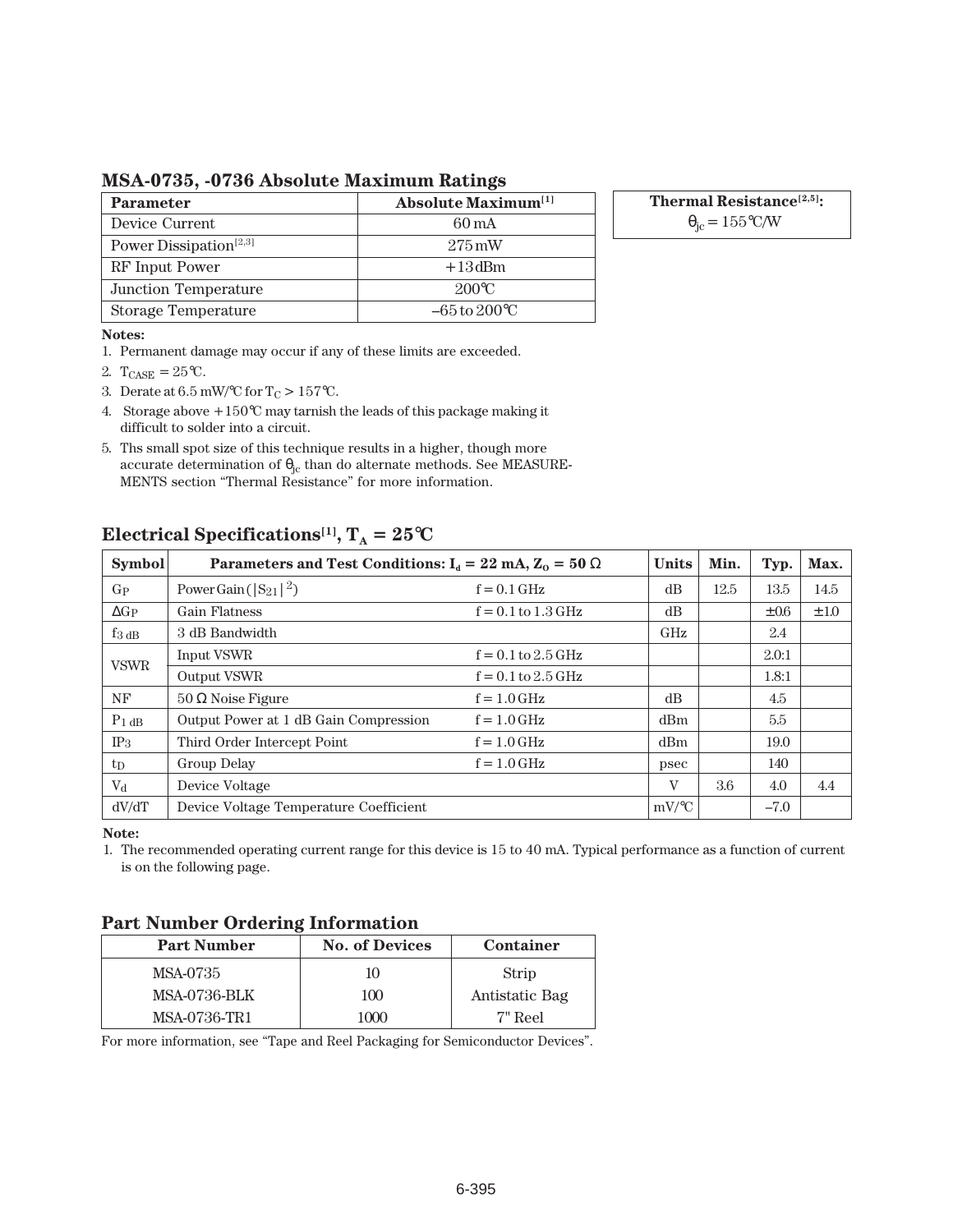**Freq. GHz Mag Ang dB Mag Ang dB Mag Ang Mag Ang** 0.1 .13  $-3$  13.5 4.71 175  $-19.0$  .112 2 29  $-7$ 0.2 .13 –6 13.4 4.69 170  $-18.5$  .119 3 .29  $-12$ 0.4 .14 –13 13.4 4.68 160 –18.6 .118 6 .29 –24 0.6 .16 –20 13.3 4.64 150 –18.4 .120 7 .28 –35 0.8 .19 –29 13.2 4.60 140 –18.1 .125 8 .28 –47 1.0 .21 –40 12.9 4.42 129 –17.6 .131 10 .27 –58 1.5 .27 –71 12.2 4.07 104 –16.5 .149 10 .24 –83 2.0 .32 –107 11.5 3.74 79 –15.6 .165 7 .19 –103 2.5 .37 –134 10.3 3.26 62 –15.3 .173 5 .15 –113  $3.0 \t\t 3.3 \t -160 \t 8.8 \t 2.76 \t 44 \t -15.4 \t .171 \t 0 \t .14 \t -120$ 3.5 .47 –179 7.5 2.37 27 –15.3 .173 –4 .16 –120 4.0  $.49$  167  $6.2$   $2.05$  12  $-15.2$   $.168$   $-6$   $.21$   $-121$ 5.0 .51 134 4.0 1.59 –15 –15.2 .173 –11 .28 –135 6.0 .60 96 2.1 1.27 –42 –14.6 .185 –16 .29 –167  $S_{11}$   $S_{21}$   $S_{12}$   $S_{12}$ 

**MSA-0735, -0736 Typical Scattering Parameters (** $Z_0 = 50 \Omega$ **,**  $T_A = 25^{\circ}C$ **,**  $I_d = 22 \text{ mA}$ **)** 

A model for this device is available in the DEVICE MODELS section.

## **Typical Performance,**  $T_A = 25^{\circ}C$

(unless otherwise noted)











**Figure 4. Output Power at 1 dB Gain Compression, NF and Power Gain vs. Case Temperature, f = 1.0 GHz,**   $I_d = 22mA$ .



**Figure 5. Output Power at 1 dB Gain Compression vs. Frequency.**



**Figure 6. Noise Figure vs. Frequency.**